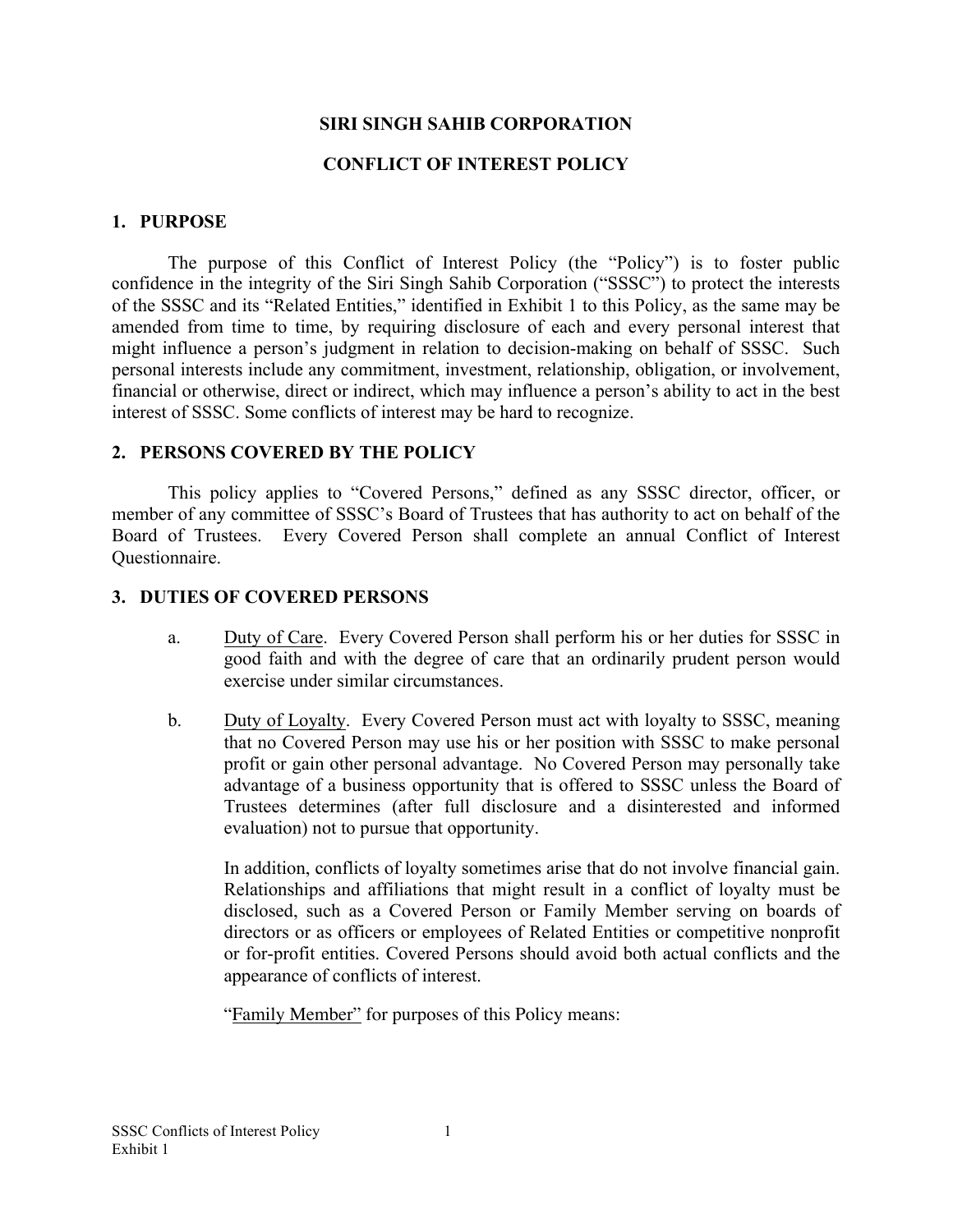- (i) a Covered Person's spouse or domestic partner;
- (ii) a Covered Person's ancestors (e.g., the Covered Person's parents and grandparents);
- (iii) a Covered Person's children, step-children, grandchildren, and great-grandchildren;
- (iv) the spouses of a Covered Person's children and step-children (the Covered Person's son-in-law and daughter-in-law), grandchildren, and great-grandchildren
- (v) a Covered Person's siblings and their spouses (the Covered Person's sister-in-law and brother-in-law);
- (vi) parents of the Covered Person's spouse/domestic partner (the Covered Person's father-in-law and mother-in-law);
- (vii) siblings of the Covered Person's spouse/domestic partner and their spouses (the Covered Person's sister-in-law and brother-in-law).

# **4. CONFLICT OF INTEREST**

No Covered Person may engage in any transaction or arrangement or undertake positions with Related Entities or other organizations that involve a conflict of interest, except in compliance with this Policy. Covered Persons should avoid both actual conflicts and the appearance of conflicts of interest.

a. Actual Conflict. The Board of Trustees may from time to time a recurring transaction or arrangement or recurring category of transaction or arrangement evaluate and determine that such arrangement or transaction constitutes an actual conflict of interest under this Policy (an "Actual Conflict"). The President or the President's designee, with the advice of the Chancellor, shall identify and disclose to the Board of Trustees when an Actual Conflict arises and the Covered Person shall be recused. A list of transactions or arrangements which the Board of Trustees determines constitute an Actual Conflict shall be attached hereto and incorporated herein as Exhibit 2.

b. Potential Conflict. A Covered Person may have a conflict of interest with respect to a transaction or arrangement whenever he or she, or any of his or her Family Members:

> (i) Has or anticipates having any ownership interest, investment interest, or serves or anticipates serving as a director, officer, or employee of, any entity that is: (a) a Related Entity; (b) sells goods or services to, or purchases services from SSSC or any of its Related Entities; (c) has any other transaction or arrangement with SSSC or any of its Related Entities; or (d) competes with SSSC or any of its Related Entities; or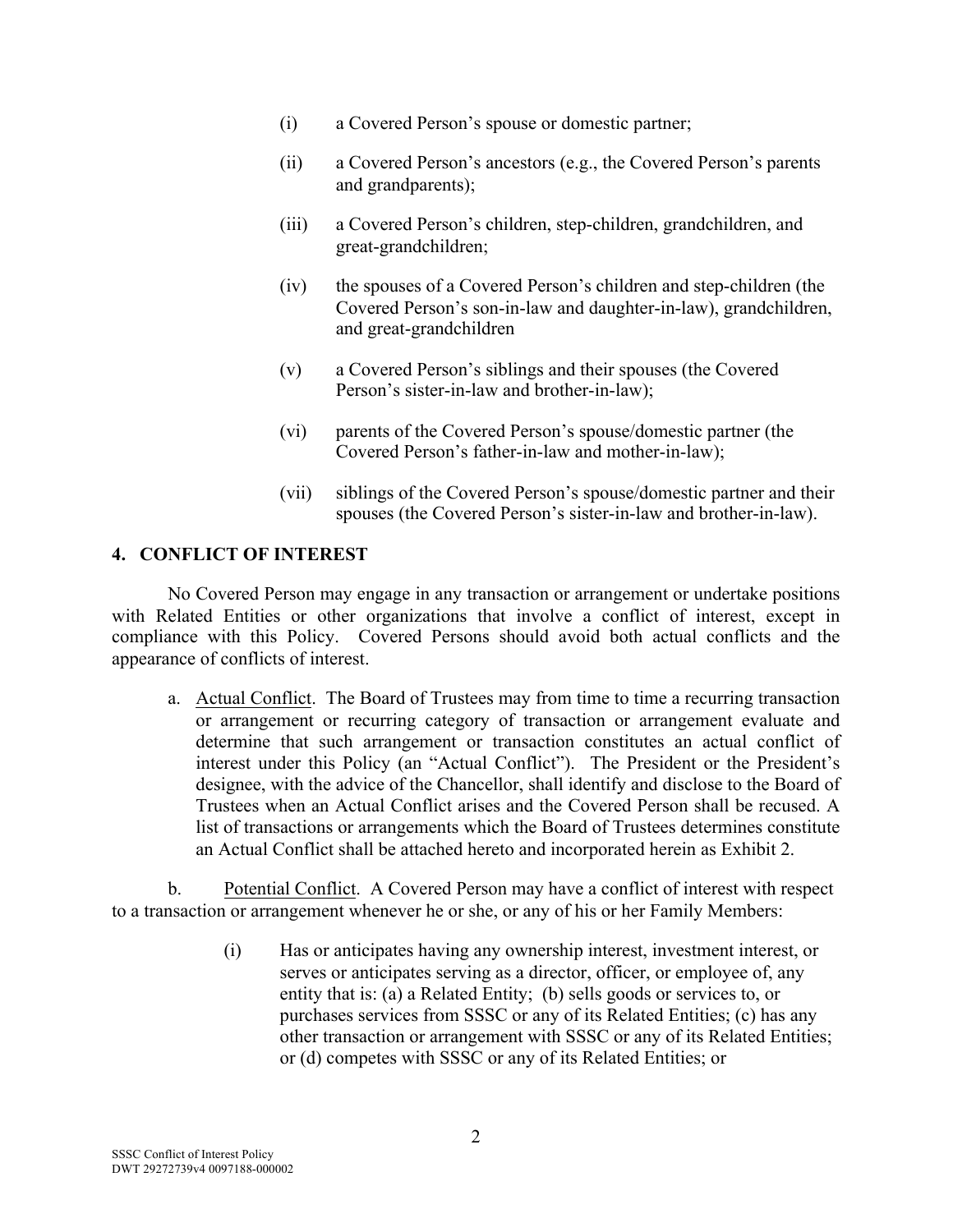- (ii) Has accepted any gift, entertainment, or other favor where such acceptance might create the appearance of influence on the Covered Person (other than gifts of nominal value, which are clearly tokens of respect and friendship unrelated to any particular transaction).
- (iii) Serves or anticipates serving as a director, officer, employee of, or consultant (paid or unpaid) to, any Related Entity of SSSC; or
- (iv) Is adverse to SSSC or any of its Related Entities in litigation.
- c. No Conflict. A Covered Person does not have a conflict of interest if the Covered Person owns securities of any company that is publicly held and listed on the New York Stock Exchange, American Stock Exchange or NASDAQ with which SSSC has a transaction or arrangement if:
	- (i) Such securities represent less than 1% of the outstanding securities of such company; and
	- (ii) The value of such securities represents less than 1% of the Covered Person's net worth.

# **5. DISCLOSURE AND EVALUATION OF CONFLICTS**

- a. Disclosure. Each Covered Person shall promptly and fully disclose all material facts of every actual or potential conflict of interest:
	- (i) Existing at the time when he/she becomes a Covered Person;
	- (ii) That arises while he/she is a Covered Person, at the time such actual or potential conflict arises; and
	- (iii) Annually through the annual Conflict of Interest Questionnaire.

All disclosures involving a transaction or arrangement being considered at a meeting of the board or a committee shall be made to all members present at such meeting. All other disclosures shall be made to the President or the President's designee and the Chancellor (who shall disclose such conflicts to the Board of Trustees).

b. Evaluation. The President or the President's designee, with the advice of the Chancellor, shall disclose to the Board of Trustees all conflicts of interest reported to or otherwise identified by him or her under this Policy. The Board of Trustees, with the advice of the Chancellor, will evaluate the disclosures to determine whether they involve actual conflicts of interest and may attempt to develop alternatives to remove the conflict from the situation.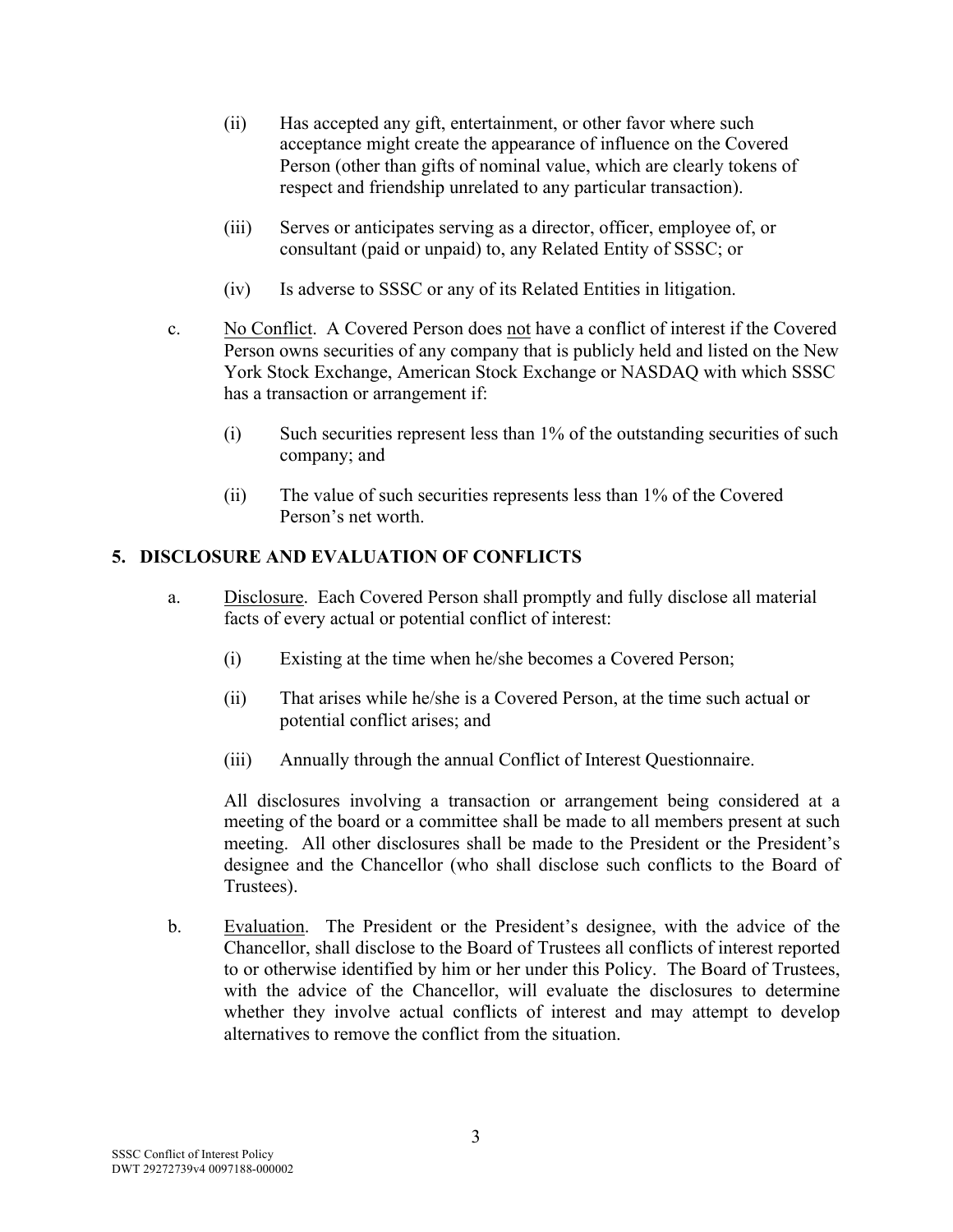# **6. PROCEDURES FOR ACTING ON FINANCIAL CONFLICT OF INTEREST TRANSACTIONS**

- a. Every Covered Person shall:
	- (i) Disclose all actual and potential financial conflicts as set out above at Section 4; and
	- (ii) Recuse himself/herself from voting on any financial transaction or arrangement, including a compensation arrangement, in which he/she has been determined to have an Actual Conflict or conflict of interest. The Covered Person shall not participate in any telephonic or in-person meetings during any discussion of the transaction or arrangement, or be present when any such vote is taken (provided, however, that any such Covered Person may only appear at a meeting to answer questions concerning the transaction or arrangement); and
- b. Litigation Conflict. A Covered Person shall not be present at, and shall not participate in, any telephonic or in-person meetings during any discussion of litigation in which a Covered Person or Family Member is adverse to SSSC or any of its Related Entities, including discussions relating to the facts or circumstances underlying the litigation.
- a. Formal Approval. SSSC may enter into a financial transaction or arrangement in which a Covered Person has a conflict of interest if
	- (i) The Covered Person has disclosed the conflict of interest in accordance with this Policy;
	- (ii) A majority of Trustees who have no interest in the financial transaction or arrangement approve the transaction or arrangement at a board or committee meeting after determining, in good faith and after reasonable investigation, that the transaction or arrangement is fair and reasonable to SSSC and is in SSSC's best interest;
	- (iii) Any Covered Person who has been determined to have a conflict with respect to the financial transaction or arrangement does not participate in and is not present for the vote regarding any such transaction or arrangement (provided, however, that any such Covered Person may appear at a meeting to answer questions concerning the transaction or arrangement); and
	- (iv) The Board of Trustees relies upon appropriate comparability data, such as an independent appraisal or an independent compensation study, in reaching its determination as to the fairness and reasonableness of the financial transaction or arrangement to SSSC.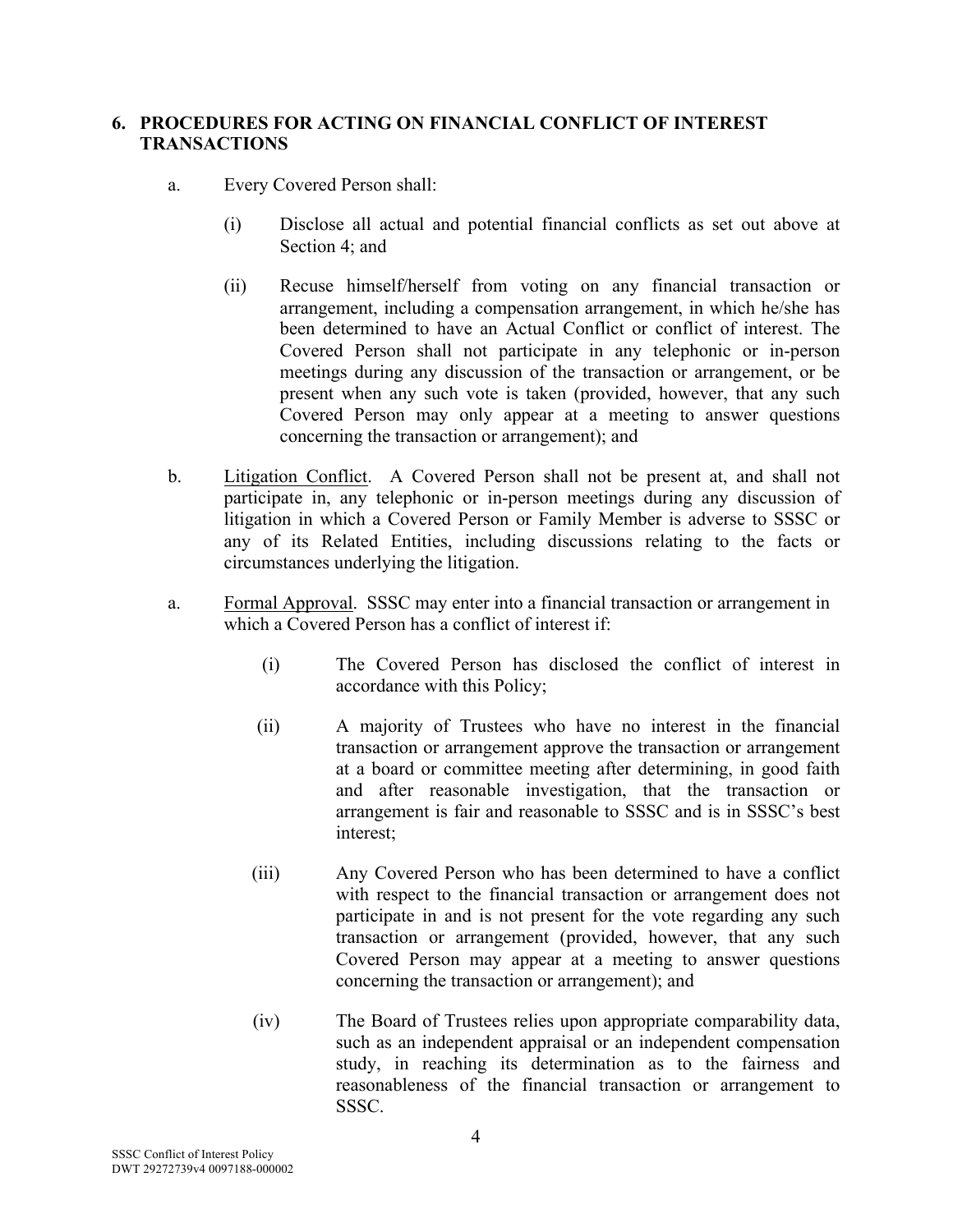b. Transaction Fair to SSSC. It shall not be a violation of this Policy if all the requirements for formal approval, outlined above, are not satisfied, so long as the transaction or arrangement is in fact fair to SSSC, furthers its tax-exempt purposes, and does not result in inurement, impermissible private benefit, or an excess benefit transaction under laws applicable to organizations exempt from federal income tax under Section 501(c)(3) of the Internal Revenue Code.

# **7. PROCEDURES FOR ACTING ON NON-FINANCIAL CONFLICT OF INTEREST TRANSACTIONS**

- a. Every Covered Person shall:
	- (i) Disclose all actual and potential non-financial conflicts as set out above at Section 4; and
	- (ii) Recuse himself/herself from voting on any non-financial transaction or arrangement in which he/she has been determined to have an Actual Conflict or a conflict of interest. The Covered Person may participate in any telephonic or in-person meetings during the initial portion of the discussion of the non-financial transaction or arrangement, but shall not be present during the final portion of the discussion and when any vote is taken.
- b. Litigation Conflict. A Covered Person shall not be present at, and shall not participate in, any telephonic or in-person meetings during any discussion of litigation in which a Covered Person or Family Member is adverse to SSSC or any of its Related Entities, including discussions relating to the facts or circumstances underlying the litigation.
- c. Formal Approval. SSSC may allow a Trustee to vote on a motion involving a matter in relation to which a Trustee has a non-financial conflict of interest ("Interested Trustee") if:
	- (i) The Covered Person has disclosed the conflict of interest in accordance with this Policy;
	- (ii) A majority of Trustees who are not Interested Trustees approve the participation of the Interested Trustee at a board or committee meeting after determining, in good faith that such participation does not create an actual conflict or the appearance of a conflict or of impropriety;
	- (iii) Any Covered Person who has been determined to have a conflict with respect to the non-financial transaction or arrangement does not participate in and is not present for the vote regarding any such transaction or arrangement (provided, however, that any such Covered Person may appear at a meeting to answer questions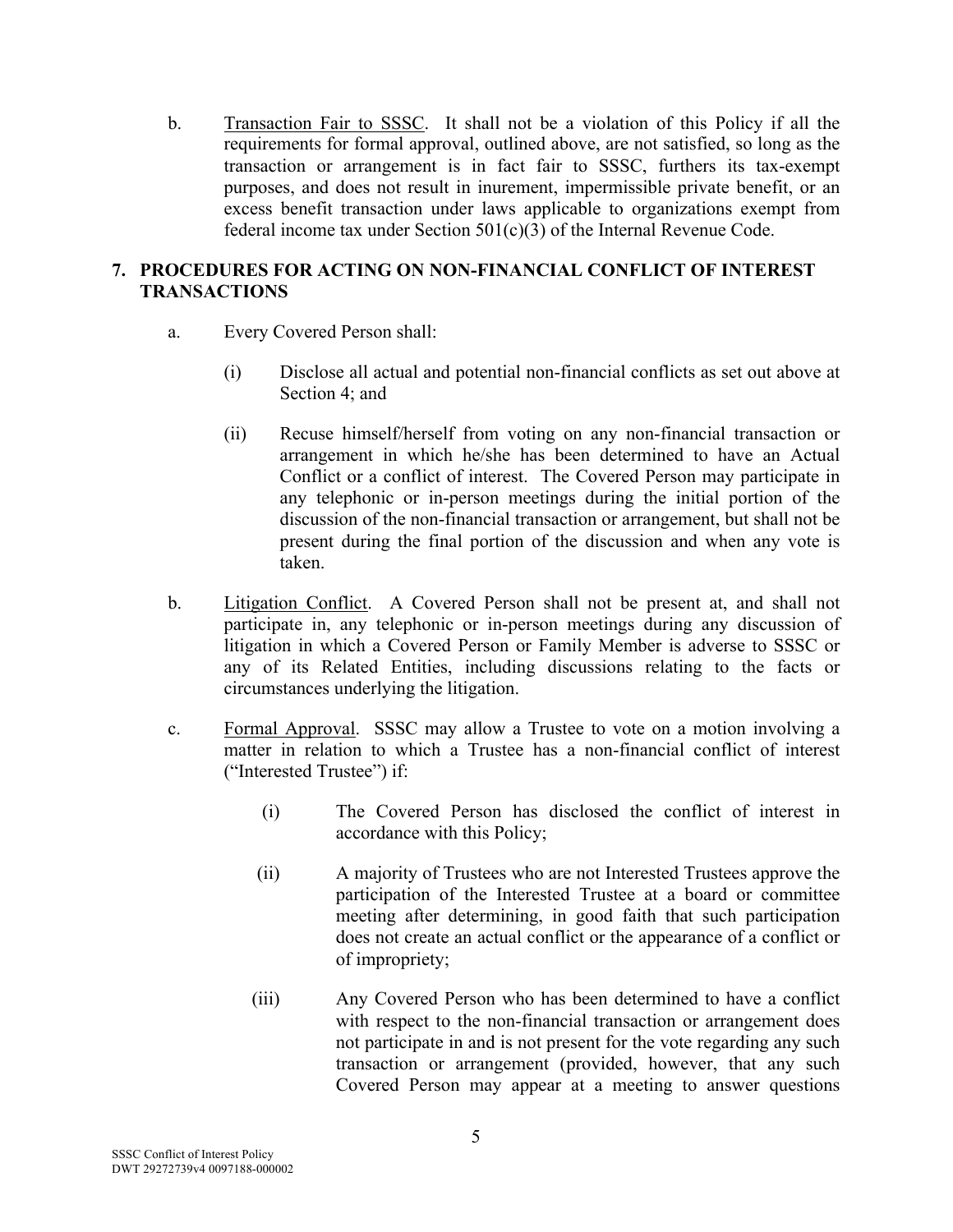concerning the transaction or arrangement and may participate in the initial discussion of the matter); and

- (iv) The Board of Trustees relies upon appropriate independent information, data, analysis, etc. in reaching its determination as to the fairness and reasonableness of the non-financial transaction or arrangement to SSSC.
- d. Transaction Fair to SSSC. It shall not be a violation of this Policy if all the requirements for formal approval, outlined above, are not satisfied, so long as the non-financial transaction or arrangement is in fact fair to SSSC, furthers its taxexempt purposes, and does not result in inurement, impermissible private benefit, or an excess benefit transaction under laws applicable to organizations exempt from federal income tax under Section 501(c)(3) of the Internal Revenue Code.

### **8. RECORDS OF PROCEEDINGS**

- a. Content of Minutes. The minutes of the Board of Trustees or any committee of the board for any meetings described above shall contain:
	- (i) The names of the persons who disclosed an actual or potential conflict of interest or otherwise were found to have a conflict of interest, and the nature of the conflict of interest; and
	- (ii) The names of the persons who were present for discussions and votes relating to the transaction or arrangement, the content of the discussion, including any alternatives to the proposed transaction or arrangement considered and the appropriate comparability or other independent data relied upon, and a record of any votes taken.
- b. Timing. The minutes of any meeting described above shall be prepared by the later of the next succeeding meeting of the Board of Trustees or committee, or 60 days after the final action on the matter is taken by the Board of Trustees or committee.

#### **9. ENFORCEMENT**

Each Covered Person shall sign a statement acknowledging that he or she has received a copy of this Policy, has read and understands it, and agrees to comply with it. If the Board of Trustees has reasonable cause to believe that a Covered Person has failed to comply with this Policy, the Board may counsel the Covered Person regarding such failure and, if the issue is not resolved to the Board's satisfaction, may consider additional corrective action as appropriate.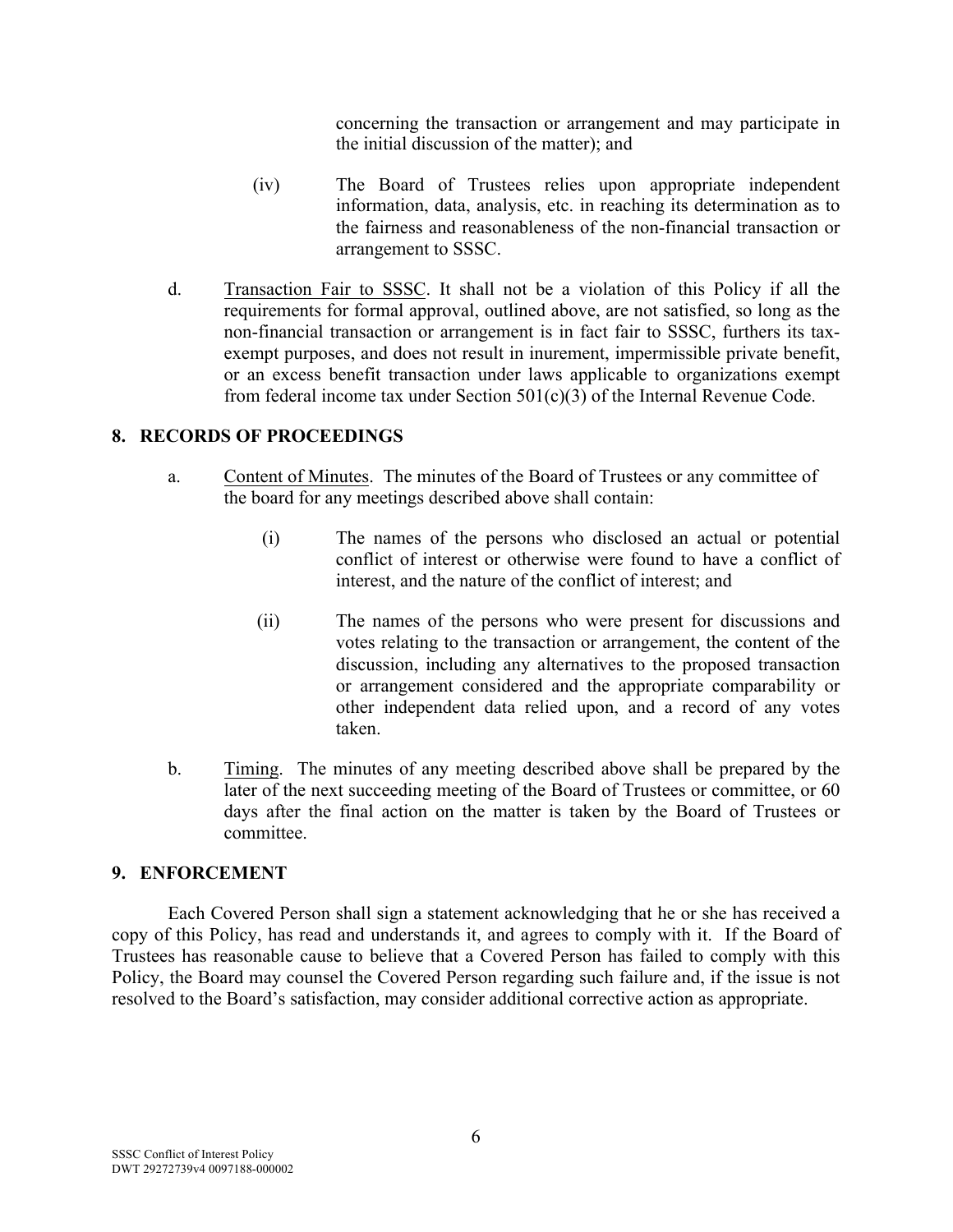I have received a copy of SSSC's Conflict of Interest Policy, which I have read and understand, and I hereby agree to comply with it.

**Signed:**

**Printed Name:**

**Dated:**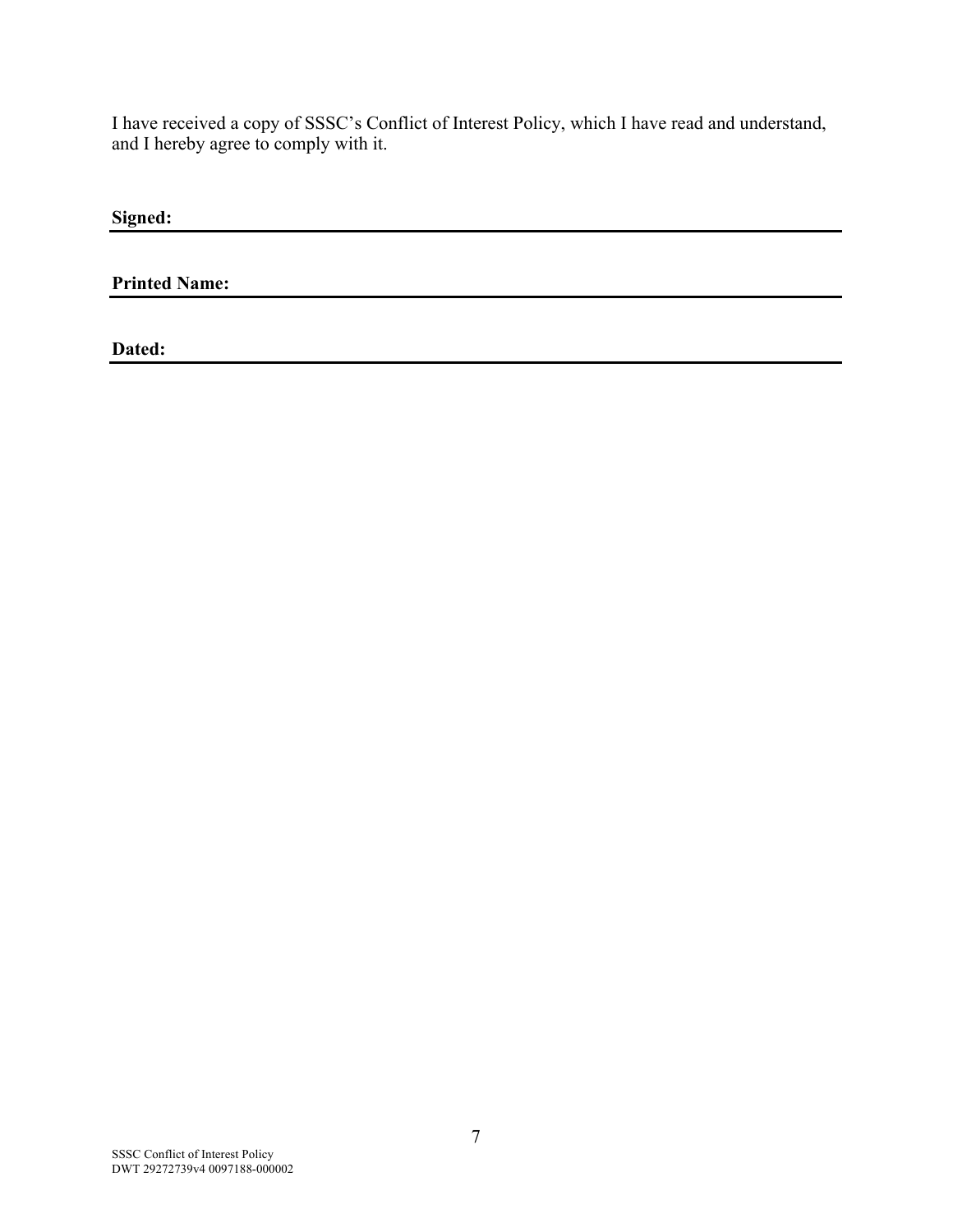### **SSSC Conflicts of Interest Policy EXHIBIT 1 Related Entities**

#### **United States:**

Kundalini Research Institute (KRI) (California) 3-H-O Foundation International (California) Sikh Dharma International ("SDl") (California) All local affiliates of SDI: Sikh Dharma of Altamonte Springs, Florida, Inc. Sikh Dharma of Colorado Sikh Dharma of Georgia Sikh Dharma of Houston, Texas, Inc. Sikh Dharma of Kansas City, Missouri Sikh Dharma of Massachusetts Sikh Dharma of Oregon Sikh Dharma of New Mexico, Inc. Sikh Dharma of Phoenix Sikh Dharma of San Diego Sikh Dharma of Southern California Sikh Dharma Brotherhood of the Bay Area Sikh Dharma of Washington Sikh Dharma Education International ("SDEI") (New Mexico) Sikhnet, Inc. (New Mexico) LYF Foundation ("LYF") (Oregon) Siri Singh Sahib of Sikh Dharma ("SSSSD") (California) Unto Infinity, LLC ("UI") (Oregon) Sikh Dharma Stewardship, LLC ("SDS") (Oregon) KIIT Company, Inc. ("KIIT") (Nevada) East West Tea Company, LLC ("EWTC") (Oregon) Raj Yog Takht, Inc. (Yoga West in Los Angeles) (California) KIIT Renewable Energy, LLC (Nevada) Akal Security, Inc. (New Mexico) Coastal International Security, Inc. (South Carolina) Saber IMT, LLC (New Mexico) Protective Services Training Academy, LLC (Maryland)

#### **Europe**:

KIT Holding BV (Netherlands) Yogi Tea GmbH (Germany) Teapak S.r.l. (Italy) LYSF (Legacy of Yogiji Support Foundation) (Netherlands) Yogi Tea Foundation (Germany) 3HO Stichting (Netherlands) 3HO Europe (Netherlands)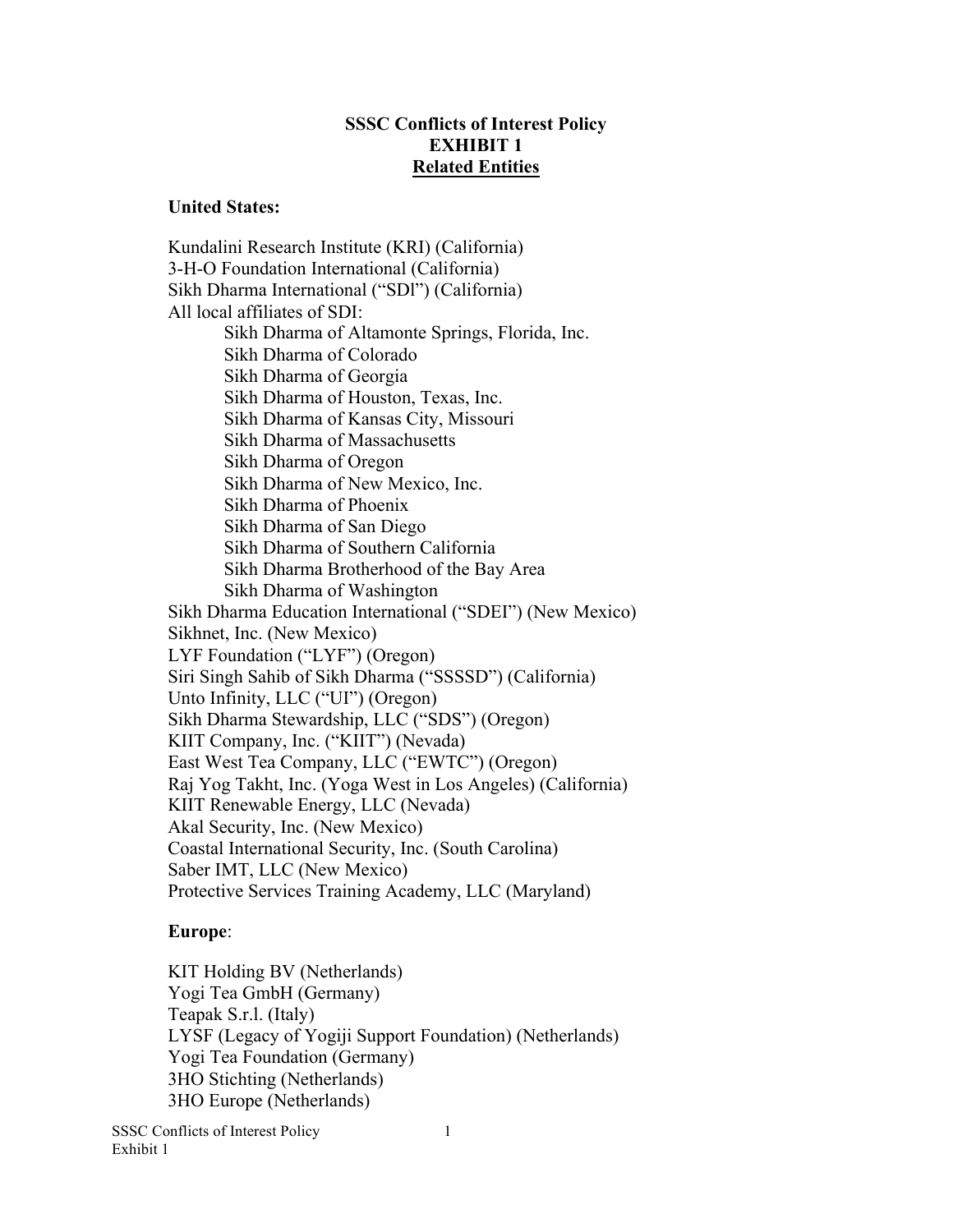SCI Chateau Anand (France) SCI La Fontaine (France)

# **India**:

KYEF3HO KIT Natural Products and Services PVT LTD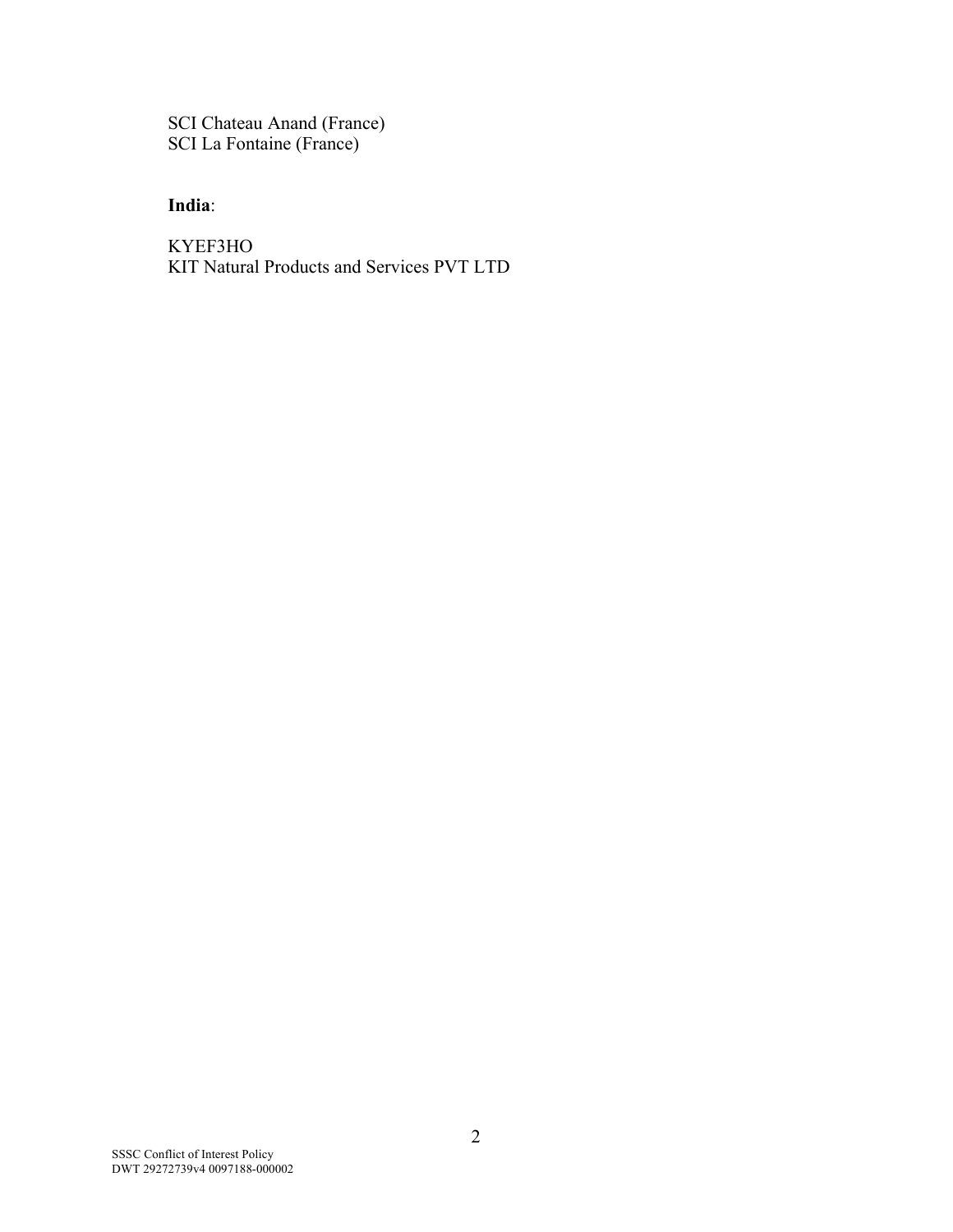## **SSSC Conflicts of Interest Policy EXHIBIT 2 Actual Conflicts (Section 4.a.)**

1. A Board Member voting on a motion that involves a financial benefit to himself/herself or a Family Member. For example:

a. A Board Member or a Family Member receives compensation or other funding directly or indirectly from SSSC or any of its Related Entities and the transaction or arrangement involves such compensation or funding;

b. A Board Member or a Family Member has or anticipates having a compensation or other financial arrangement with any entity or individual that: (a) is a Related Entity; (b) sells goods or services to, or purchases services from SSSC or any of its Related Entities; (c) has any other transaction or arrangement with SSSC or any of its Related Entities; or (d) competes with SSSC or any of its Related Entities.

A Covered Person who is not a Board Member also has an Actual Conflict in the above situations. A conflicted Board Member or other Covered Person shall not participate in any telephonic or in-person meetings during any discussion of the transaction or arrangement, or be present when any such vote is taken (provided, however, that any such Board Member or other Covered Person may appear at a meeting to answer questions concerning the transaction or arrangement) pursuant to Section 6.a. (ii) of the Policy.

- 2. A Board Member voting on a motion that involves a financial benefit to a Related Entity for which the Board Member or a Family Member is a paid management-level employee, a paid consultant or a member of the Related Entity's governing body.
- 3. A Board Member voting on a motion that involves the placement of himself/herself or a Family Member as a board member or management-level employee of a Related Entity.
- 4. A Board Member voting on a motion that involves or affects the composition of that entity's governing body or management-level personnel of a Related Entity for which the Board Member or a Family Member is a paid management-level employee, a paid consultant or a member of the Related Entity's governing body.
- 5. A Board Member voting on a motion that affects the governing documents of a Related Entity for which the Board Member or a Family Member is a paid management-level employee, a paid consultant or a member of the Related Entity's governing body.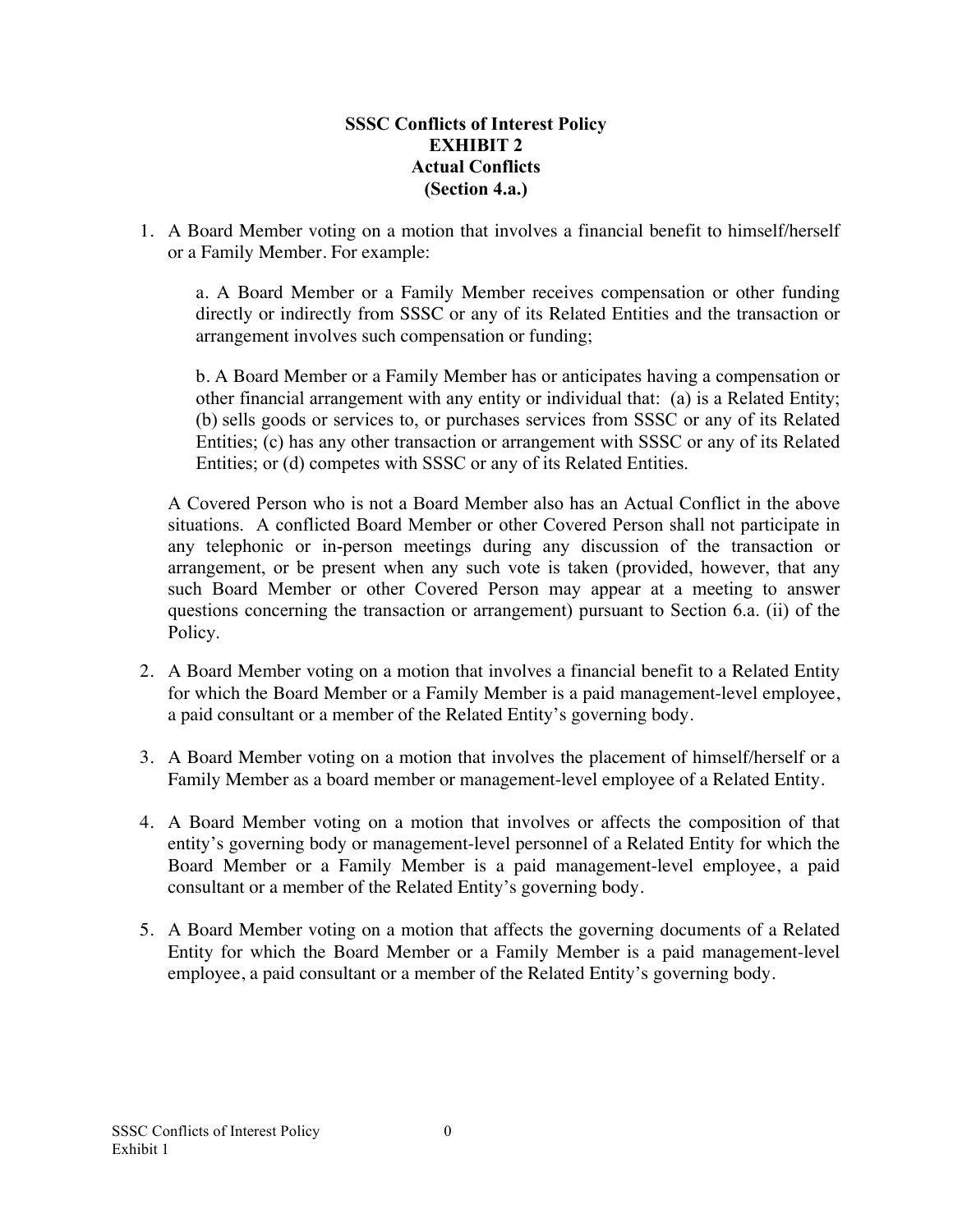## **ANNUAL CONFLICT OF INTEREST QUESTIONNAIRE**

#### **SIRI SINGH SAHIB CORPORATION**

This Questionnaire is to be completed annually by all SSSC Officers, Trustees, and members of committees of the Board of Trustees authorized to act on behalf of the Board.

## **1. NAME AND BACKGROUND INFORMATION**

| Address:          |  |  |
|-------------------|--|--|
|                   |  |  |
|                   |  |  |
|                   |  |  |
|                   |  |  |
| Telephone Number: |  |  |

b. Position with Siri Singh Sahib Corporation

# **2. CONFLICT OF INTEREST INFORMATION**

a. **Investments.** Identify any investments that you or a Family Member has or had during the last five (5) years in any organization that has, does, or is likely to provide goods or services to, or to compete with SSSC or any of its Related Entities (not including any stock, proprietary or debt interests with a value of less than \$20,000 or representing less than 1% of any company that is publicly held and listed on the New York Stock Exchange, American Stock Exchange or NASDAQ):

 $\mathcal{L}_\text{max}$  and  $\mathcal{L}_\text{max}$  and  $\mathcal{L}_\text{max}$  and  $\mathcal{L}_\text{max}$  and  $\mathcal{L}_\text{max}$  and  $\mathcal{L}_\text{max}$ 

 $\mathcal{L}_\text{max}$  and  $\mathcal{L}_\text{max}$  and  $\mathcal{L}_\text{max}$  and  $\mathcal{L}_\text{max}$  and  $\mathcal{L}_\text{max}$  and  $\mathcal{L}_\text{max}$ 

 $\mathcal{L}_\text{max}$  and  $\mathcal{L}_\text{max}$  and  $\mathcal{L}_\text{max}$  and  $\mathcal{L}_\text{max}$  and  $\mathcal{L}_\text{max}$  and  $\mathcal{L}_\text{max}$ 

/ / None

b. **Directive or Other Services, Financial.** Identify any services that you or a Family Member provides or provided with the last five (5) years as a director, partner, principal, manager, employee or consultant to a Related Entity or to any organization that does, has, or is likely to provide goods or services to, or compete with SSSC or any of its Related Entities:

 $\mathcal{L}_\text{max}$  and  $\mathcal{L}_\text{max}$  and  $\mathcal{L}_\text{max}$  and  $\mathcal{L}_\text{max}$  and  $\mathcal{L}_\text{max}$  and  $\mathcal{L}_\text{max}$ 

 $\mathcal{L}_\text{max}$  and  $\mathcal{L}_\text{max}$  and  $\mathcal{L}_\text{max}$  and  $\mathcal{L}_\text{max}$  and  $\mathcal{L}_\text{max}$  and  $\mathcal{L}_\text{max}$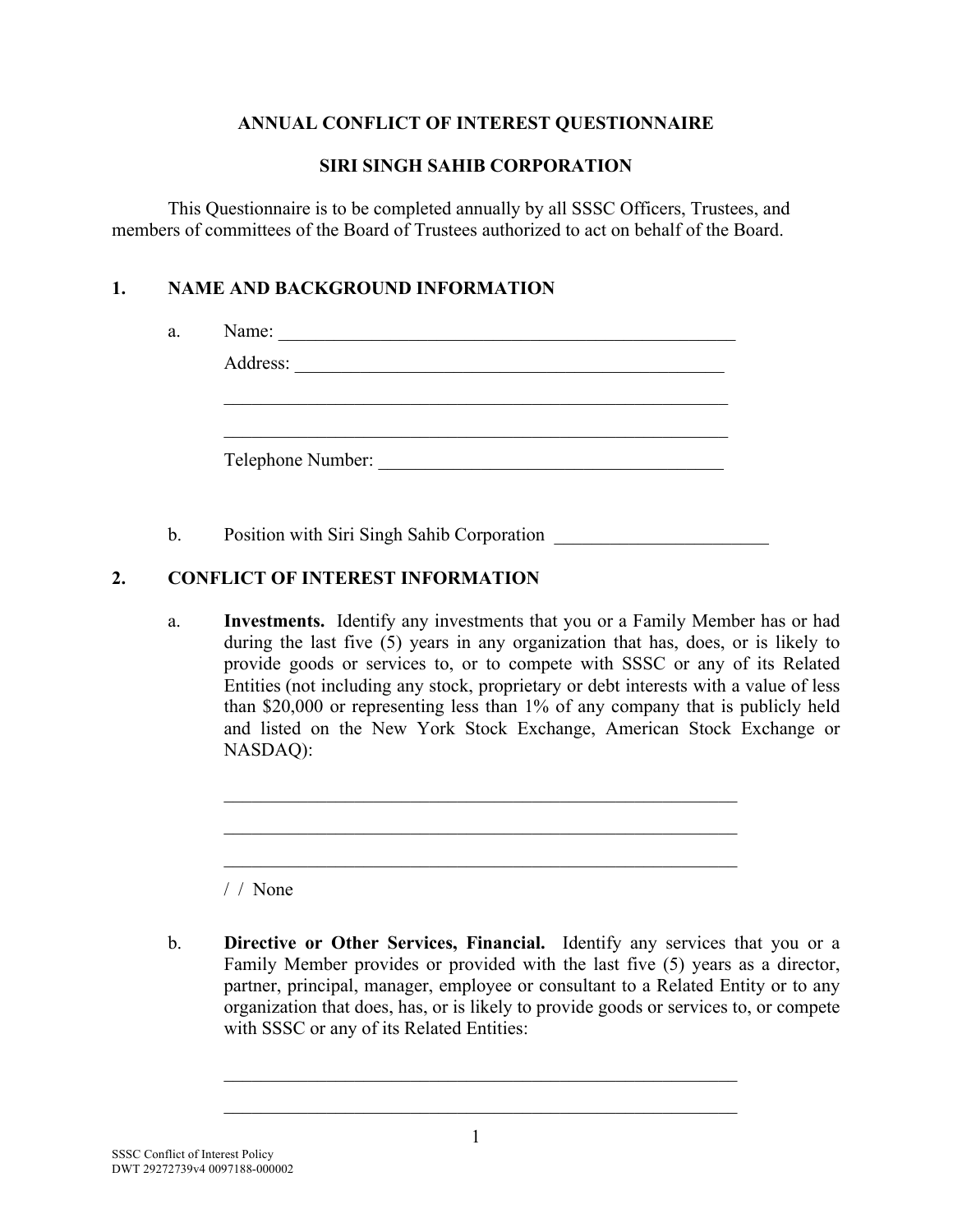/ / None

c. **Directive or Other Services, Loyalty.** Identify any services that you or a Family Member provides or provided with the last five (5) years as a director, officer, employee or consultant (paid or unpaid) to Related Entity:

 $\mathcal{L}_\text{max}$  and  $\mathcal{L}_\text{max}$  and  $\mathcal{L}_\text{max}$  and  $\mathcal{L}_\text{max}$  and  $\mathcal{L}_\text{max}$  and  $\mathcal{L}_\text{max}$ 

 $\mathcal{L}_\text{max}$  and  $\mathcal{L}_\text{max}$  and  $\mathcal{L}_\text{max}$  and  $\mathcal{L}_\text{max}$  and  $\mathcal{L}_\text{max}$  and  $\mathcal{L}_\text{max}$ 

 $\mathcal{L}_\text{max}$  and  $\mathcal{L}_\text{max}$  and  $\mathcal{L}_\text{max}$  and  $\mathcal{L}_\text{max}$  and  $\mathcal{L}_\text{max}$  and  $\mathcal{L}_\text{max}$ 

 $\mathcal{L}_\text{max}$  and  $\mathcal{L}_\text{max}$  and  $\mathcal{L}_\text{max}$  and  $\mathcal{L}_\text{max}$  and  $\mathcal{L}_\text{max}$  and  $\mathcal{L}_\text{max}$ 

 $\mathcal{L}_\text{max}$  and  $\mathcal{L}_\text{max}$  and  $\mathcal{L}_\text{max}$  and  $\mathcal{L}_\text{max}$  and  $\mathcal{L}_\text{max}$  and  $\mathcal{L}_\text{max}$ 

 $\mathcal{L}_\text{max}$  and the contract of the contract of the contract of the contract of the contract of the contract of the contract of the contract of the contract of the contract of the contract of the contract of the contrac

 $\mathcal{L}_\text{max}$  and the contract of the contract of the contract of the contract of the contract of the contract of the contract of the contract of the contract of the contract of the contract of the contract of the contrac

 $\mathcal{L}_\text{max}$  and the contract of the contract of the contract of the contract of the contract of the contract of the contract of the contract of the contract of the contract of the contract of the contract of the contrac

 $\mathcal{L}_\text{max}$  and the contract of the contract of the contract of the contract of the contract of the contract of the contract of the contract of the contract of the contract of the contract of the contract of the contrac

 $\mathcal{L}_\text{max}$  and  $\mathcal{L}_\text{max}$  and  $\mathcal{L}_\text{max}$  and  $\mathcal{L}_\text{max}$  and  $\mathcal{L}_\text{max}$  and  $\mathcal{L}_\text{max}$ 

/ / None

d. **Interests in Transactions.** Identify any interest that you or a Family Member or any organization in which you or a Family Member have an interest (*e.g.*, a corporation or partnership) has had in any transaction during the last five (5) years, to which SSSC or any Related Entity, was a party (*e.g.*, any loans, sales of goods or services, or guarantees).

/ / None

e. **Litigation.**Identify all litigation which you or a Family Member are parties to and which SSSC or any of its Related Entities is also a party.

/ / None

f. **Other.** Identify all other circumstances affecting you or a Family Member that might appear to involve a conflict of interest, actual or potential, and any circumstances that could be viewed as use of information relating to SSSC or any of its Related Entities' business for personal profit or advantage.

 $\mathcal{L}_\text{max}$  and  $\mathcal{L}_\text{max}$  and  $\mathcal{L}_\text{max}$  and  $\mathcal{L}_\text{max}$  and  $\mathcal{L}_\text{max}$  and  $\mathcal{L}_\text{max}$ 

 $\mathcal{L}_\text{max}$  and  $\mathcal{L}_\text{max}$  and  $\mathcal{L}_\text{max}$  and  $\mathcal{L}_\text{max}$  and  $\mathcal{L}_\text{max}$  and  $\mathcal{L}_\text{max}$ 

 $\mathcal{L}_\text{max}$  and  $\mathcal{L}_\text{max}$  and  $\mathcal{L}_\text{max}$  and  $\mathcal{L}_\text{max}$  and  $\mathcal{L}_\text{max}$  and  $\mathcal{L}_\text{max}$